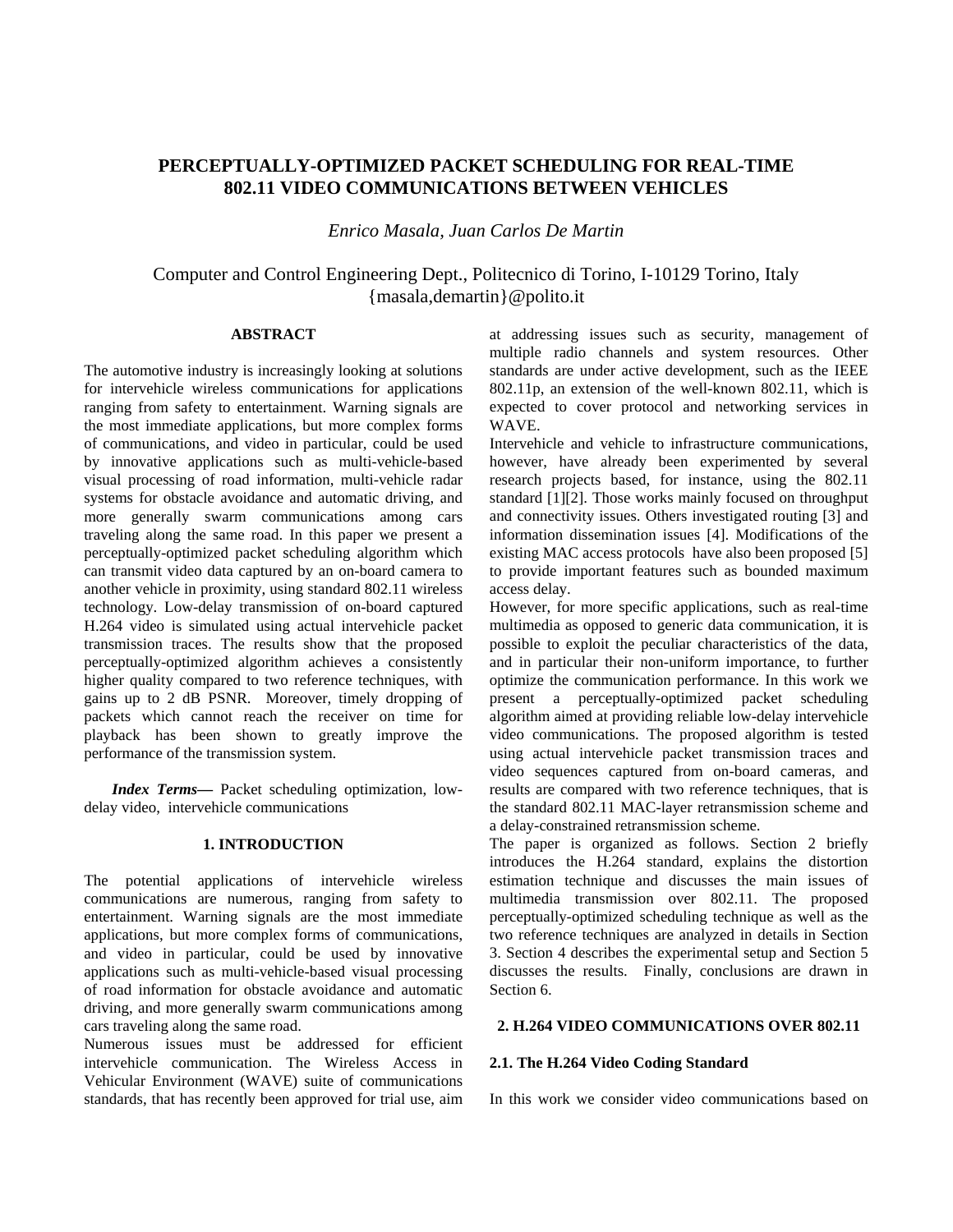the state-of-the-art H.264 video codec [6][7], which is particularly suitable for packet networks communications. In fact, one of the most interesting characteristics of the H.264 standard is the attempt to decouple the coding aspects from the bitstream adaptation needed to transmit it over a particular channel. The part of the standard that deals with the coding aspects is called Video Coding Layer (VCL), while the other is the Network Adaptation Layer (NAL).

As in previous video coding standards, the H.264 VCL groups consecutive macroblocks into *slices*, that are the smallest independently decodable units. Slices are important because they allow to subdivide the coded bitstream into independent packets, so that the loss of a packet does not affect the ability of the receiver to decode the bitstream of others.

Differently from other video coding standards, the H.264 provides a NAL which aims to efficiently support transmission over IP networks. In particular, it relies on the use of the Real-Time Transport Protocol (RTP), which is well suited for real-time wired and wireless multimedia transmissions. This NAL has been used in the simulations.

However, some dependencies exist between the VCL and the NAL. For instance, the packetization process is improved if the VCL is instructed to create slices of about the same size of the packets and the NAL told to put only one slice per packet, thus creating independently decodable packets. The packetization strategy, as the frame subdivision into slices, is not standardized and the encoder has the possibility to vary both of them for each frame. Usually, however, the maximum packet size (hence slice size) is limited and slices cannot be too short due to the resulting overhead that would reduce coding efficiency. In this work we employ one slice per packet with a maximum allowed packet size.

# **2.2. Analysis-By-Synthesis Distortion Estimation for Video Packets**

The quality of multimedia communications over packet networks may be impaired in case of packet loss. The amount of quality degradation strongly vary depending on the importance of the lost data. In order to design efficient loss protection mechanisms, a reliable importance estimation method for multimedia data is needed. Such importance is often defined *a priori*, based on the average importance of the elements of the compressed bitstream, as with the data partitioning approach.

In order to provide a quantitative importance estimation method at a finer level of granularity, we define the importance of a video coding element, such a a macroblock or a packet, as a value proportional to the distortion that would be introduced at the decoder by the loss of that specific element.

The potential distortion of each element, could, therefore, be computed using the analysis-by-synthesis technique [8]. The conceptual scheme is depicted in Figure1.



**Figure 1: Block diagram of the analysis-by-synthesis technique.** 

Note that in this work we apply the analysis-by-synthesis technique on a packet basis. The analysis-by-synthesis distortion estimation algorithm performs, for each packet, the following steps:

1. Decoding, including concealment, of the bitstream simulating the loss of the packet being analyzed (synthesis stage);

2. Quality evaluation, that is, computation of the distortion caused by the loss of the packet. The original and the reconstructed picture after concealment are compared using, e.g., MSE;

3. Storage of the obtained value as an indication of the perceptual importance of the analyzed video packet.

The previous operations can be implemented with small modifications of the standard encoding process. The encoder, in fact, usually reconstructs the coded pictures simulating the decoder operations, since this is needed for motion-compensated prediction. If step 1 of the analysis-bysynthesis algorithm exploits the operations of the encoding software, complexity is only due to the simulation of the concealment algorithm. In case of simple temporal concealment techniques, this is trivial and the task is reduced to provide the data to the quality evaluation algorithm.

The analysis-by-synthesis technique, as a principle, can be applied to any video coding standard. In fact, it is based on repeating the same steps that a standard decoder would perform, including error concealment. However, due to the inter-dependencies usually present between data units, the simulation of the loss of an isolated data unit is not completely realistic, particularly for high packet loss rates. Every possible combination of events should ideally be considered, weighted by its probability, and its distortion computed by the analysis-by-synthesis technique, obtaining the expected distortion value. For simplicity, however, we assume that all preceding data units have been correctly received and decoded. Nevertheless, this leads to a useful approximation as demonstrated by some applications of the analysis-by-synthesis approach to MPEG coded video [8].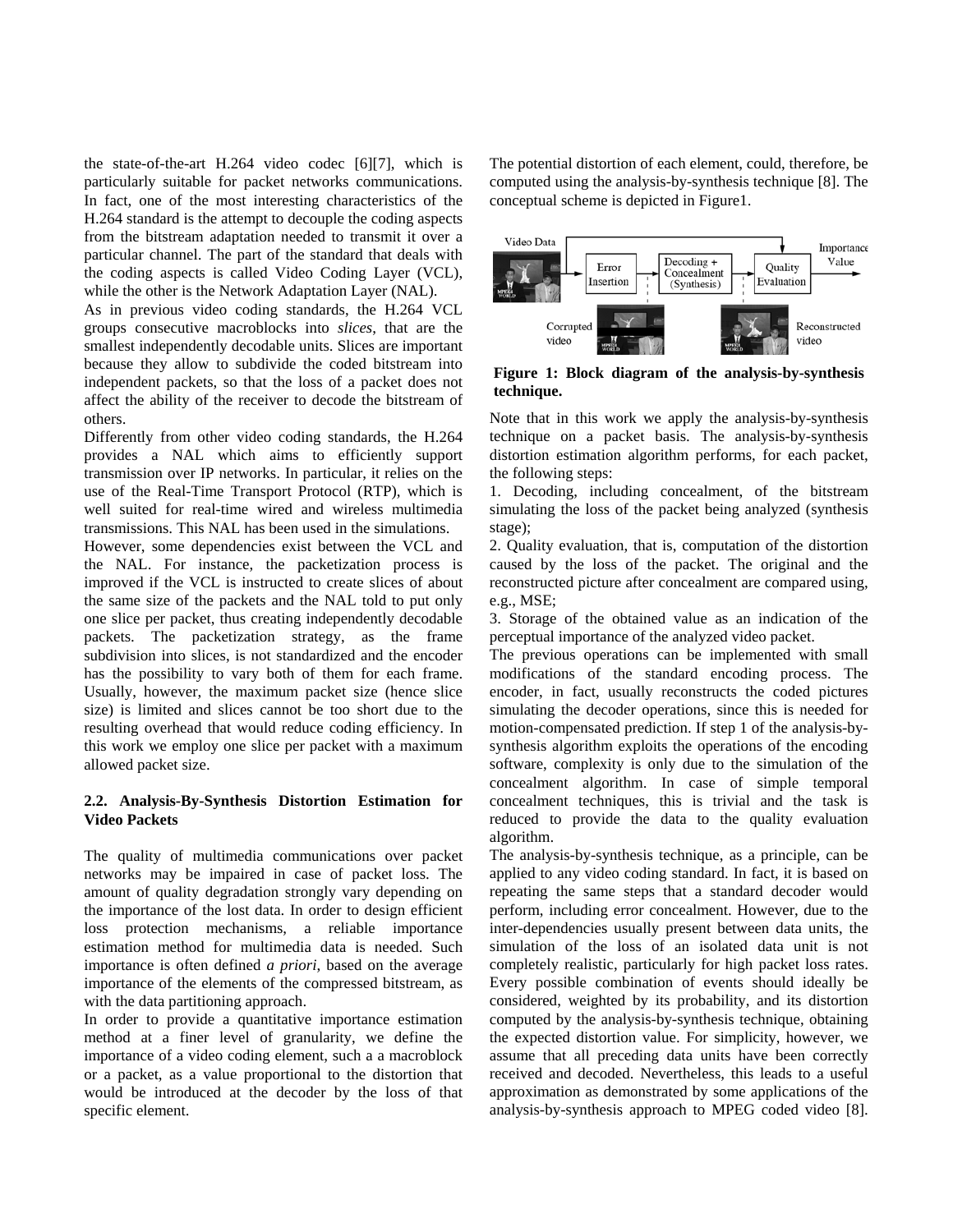The results section will show the effectiveness of the proposed video transmission algorithm which relies on these distortion values.

Finally, note that, to reduce complexity, statistical studies on many different video sequences have been conducted and a model-based approach [9] has been developed. According to that model the encoder computes the distortion that would be caused by the loss of the packet into the current frame and then, using a simple formula, it computes an estimation of the total distortion which includes future frames. The reader is referred to the cited work for further details.

## **2.3. Multimedia Communication Issues over 802.11**

This work aim at improving multimedia communications using the 802.11 [10] standard in ad hoc mode for point-topoint transmissions. Note that an extension of the 802.11 standard, namely 802.11p, is currently being developed to provide networking services and protocols in the context of the WAVE communications standards.

The original 802.11 standard implements an immediate perpacket acknowledgment scheme to combat packet losses due to collisions and unreliability of wireless channels. The scheme is based on sending a positive acknowledgment MAC packet for each correctly received one. Packets which are not correctly received are retransmitted by the sending device up to a maximum number of retransmissions, which is referred to as *retry limit*. Thus the exact outcome of the transmission is immediately available at the sender, apart from acknowledgment packet losses. However, traditional MAC implementations do not pass the information to higher layers in the protocol stack, which usually relies on other protocols, such as TCP, to detect losses and retransmit packets if needed.

But end-to-end application-layer retransmission mechanisms are often too slow or would involve sending excessively frequent acknowledgment information to quickly retransmit corrupted or missing packets. Note, in fact, that the maximum end-to-end delay allowed in case of audio and video conference is approximately 150 ms [11].

Hence, using the MAC level acknowledgment information, which is available at no cost, is desirable in case a direct communication is performed. Moreover, it contributes to reduce the risk of a drastic performance decrease of the 802.11 access scheme caused by an excessively high number of packets offered to the network. Cross-layer communication between the MAC and the application layer can be used to signal the outcome of the transmission of each MAC packet. Current 802.11 MAC implementations are designed to automatically retransmit the same packet a number of times up to the retry limit value, but they could be easily modified to communicate with the application

layer to implement different retransmission strategies. Note that these modifications are fully compliant with the 802.11 standard since no changes in the receivers are needed.

Note that an automatic retransmission request mechanism is well suited for the rapidly changing characteristics of intervehicle wireless channels. Differently from alternative solutions such as redundant codes, such retransmission mechanism automatically adapts to different channel conditions, it does not waste bandwidth when channel is good, modifications are standard compliant and it only requires very small modifications of the MAC layer of devices.

In order to improve the performance of multimedia communications, the time sensitiveness of the transmission can also be exploited. In fact, packets which cannot successfully received before their playback time, should not be retransmitted since this would only result in bandwidth waste. Information about the application-level deadline associated to each packet can be communicated to the MAC layer so that it can eliminate from the transmission queue the packets which cannot arrive on time at the decoder, thus reducing the queuing delay of all the remaining packets.

## **3. THE PERCEPTUALLY-OPTIMIZED PACKET SCHEDULING ALGORITHM**

In this work we propose a perceptually-optimized packet scheduling algorithm for video communication over 802.11 networks. The algorithm is compared with two reference transmission algorithms. The proposed algorithm takes advantage of the packet importance estimation technique described in Section 2.2. That technique allows to compute, for each packet, an estimation of the importance of each packet *i*, expressed as the value of the distortion *di* caused in the decoded video in case the packet is lost. Let L be the set of the packets which have not correctly been received. Under the assumption that the distortion D of a sequence at the receiver can be approximated as the sum of the distortion of the not correctly received packets (as computed by the analysis-by-synthesis technique), i.e.

$$
D=\sum_{i\in L}d_i\ ,
$$

the distortion value D of the sequence can be minimized scheduling for transmission, at each transmission opportunity, the packet which presents the highest distortion value. Thus, each time a new packet can be transmitted by the MAC layer, the packet which presents the highest distortion value is selected and sent. This allows to reduce the distortion D of the sequence of the greatest amount, thus the solution is optimal. In case the packet is not correctly received (i.e. MAC acknowledge has not been sent), the same packet is retransmitted until is either correctly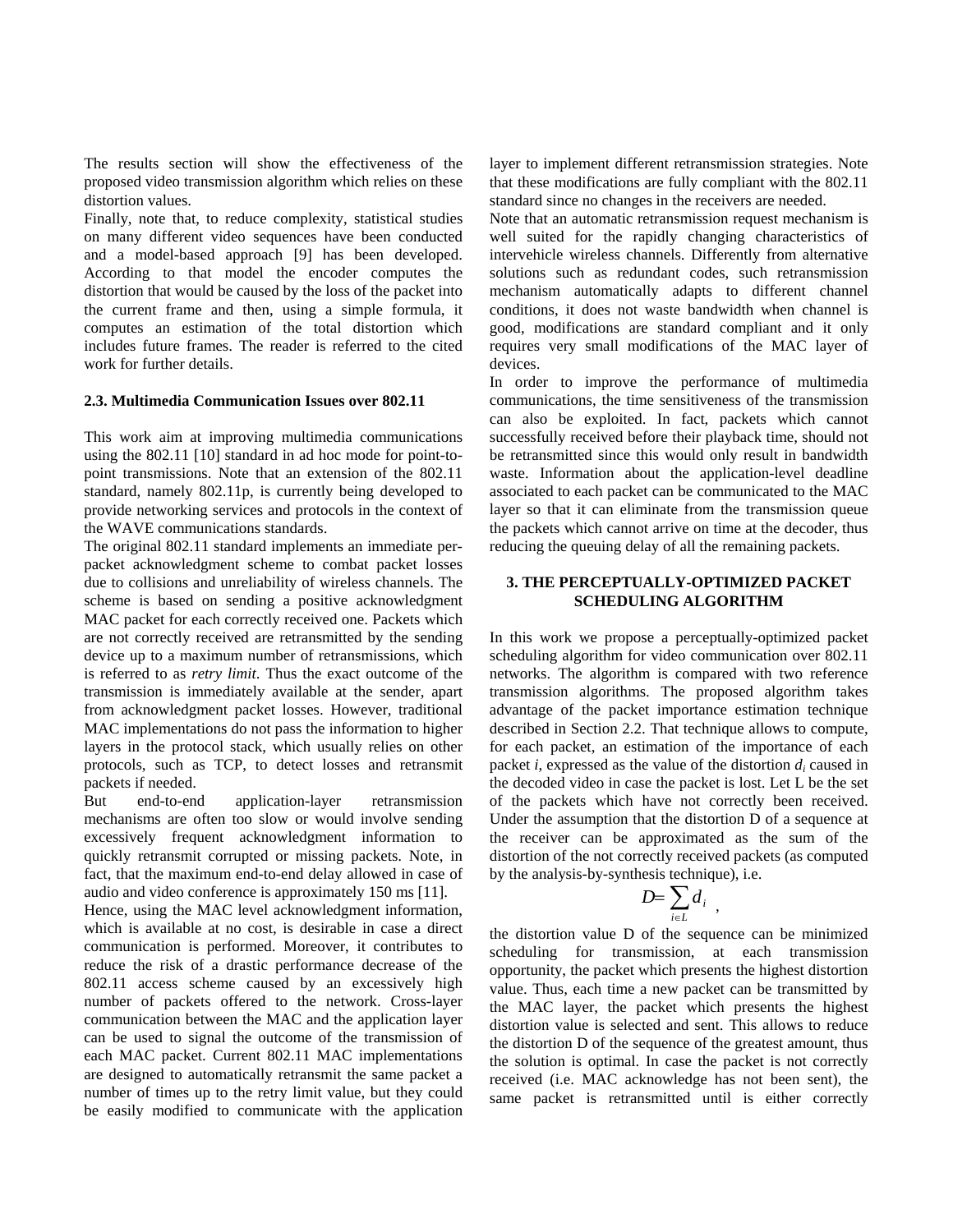received or another packet with a higher distortion value enters the transmission queue (and it takes priority over the last one). The validity of the approximation is confirmed by the simulation results.

Note that the sender knows which packets have been correctly received and which have not, if the lost acknowledgment case is neglected. Packets which cannot reach the receiving node on time for playback are immediately dropped from the transmission queue not to waste transmission resources. Moreover, there are no a priori limits on the number of times a packet can be retransmitted, differently from the other two reference techniques. The results will show, however, that the average number of retransmissions is similar for all the algorithms. The proposed retransmission algorithm will be referred to as Perceptually-Optimized Scheduling (POS) in the rest of the paper.

Two reference techniques have been implemented for comparison purposes. The first is the standard MAC layer ARQ scheme, which retransmits non-acknowledged packets up to a certain number of times, given by the retry limit value. All 802.11 devices implement this algorithm. Various retry limit values have been used in the comparisons. Note also that the standard MAC layer ARQ scheme discards packets which have been queued at the transmission interface for more than a certain time (called lifetime in the standard, default value is about 500 ms).

A variation of the standard MAC-layer ARQ algorithm, which uses the same retransmission policy, has also been tested. It implements automatic packet dropping from the transmission queue when it determines that the packet cannot reach the receiving node on time for playback. Obviously this requires a form of communication between the application layer, which has the deadline information of each packet, and the MAC layer, which discards packets. Due to this behavior the algorithm is referred to as "Maximum-Delay MAC-layer ARQ" (MD-ARQ) in the rest of the paper.

#### **4. SIMULATION SETUP**

In this work an 802.11 transmission between two vehicles traveling along the same road is simulated using actual intervehicle transmission traces, available online at [12]. In the communication experiments packets of 1470 bytes were continuously transmitted between two vehicles using 802.11 devices operating at physical transmission speed of 2 Mbit/s, reaching an approximate packet rate of 150 packet/s. An external antenna was used to improve signal reception. Each trace has been collected trying to keep the distance from the preceding car as constant as possible, but variations are present due to traffic conditions. See [13] for further details.

This work focuses on an intervehicle communication scenario in which on-board captured video is transmitted to another vehicle, which can use it, for instance, for cooperative visual processing of road information (in case of road video) or for videoconference between the driver and a passenger in the other car (in case the video represents the driver or a passenger).

The data collection effort of the NEDO project [14] includes capturing road and driver's face video sequences, which have been used in this work. Videos have been captured at a resolution of 640x480 pixels, at 30 fps, compressed at high bitrate and stored. They have been later re-encoded for these experiments using the H.264 codec [15], simulating a live encoding with a fixed quantization stepsize, so that video quality is kept approximately constant. The simulations assume the use of the IP/UDP/RTP protocol stack which is well-suited for real-time multimedia transmissions. All simulations use a fixed GOP structure of an I-type frame followed by 11 P-type frames. The length of the video segments used in the experiments is 30 s, and all results are averaged over four simulations using consecutive segments of a given packet loss trace.

The PSNR distortion measure, which is widely accepted in the multimedia communications community, is used to evaluate the performance of the proposed and the reference algorithms. In case of missing packets at the decoder, a simple temporal concealment technique is implemented, that is the missing macroblocks are replaced by the data in the same area in the previous frame. Finally, note that for simulation simplicity, we assume that for all the three techniques acknowledgment MAC packets are always received without errors.

#### **5. RESULTS**

This section analyzes the performance of the proposed perceptually-optimized scheduling algorithm (POS), compared with the two techniques described in Section 3, that is the standard MAC-layer ARQ and the MD-ARQ techniques. We employ two packet loss traces, named "A" and "B", which respectively present a packet loss rate of about 27 and 36%. The distance between the two cars is approximately between 300 and 400 m. However, due to the variability of the traffic conditions, each single segment of the traces present values which may significantly differ. Note also that numerous factors may affect channel quality, such as vehicular traffic conditions, presence of obstacles etc., besides the distance between the two cars.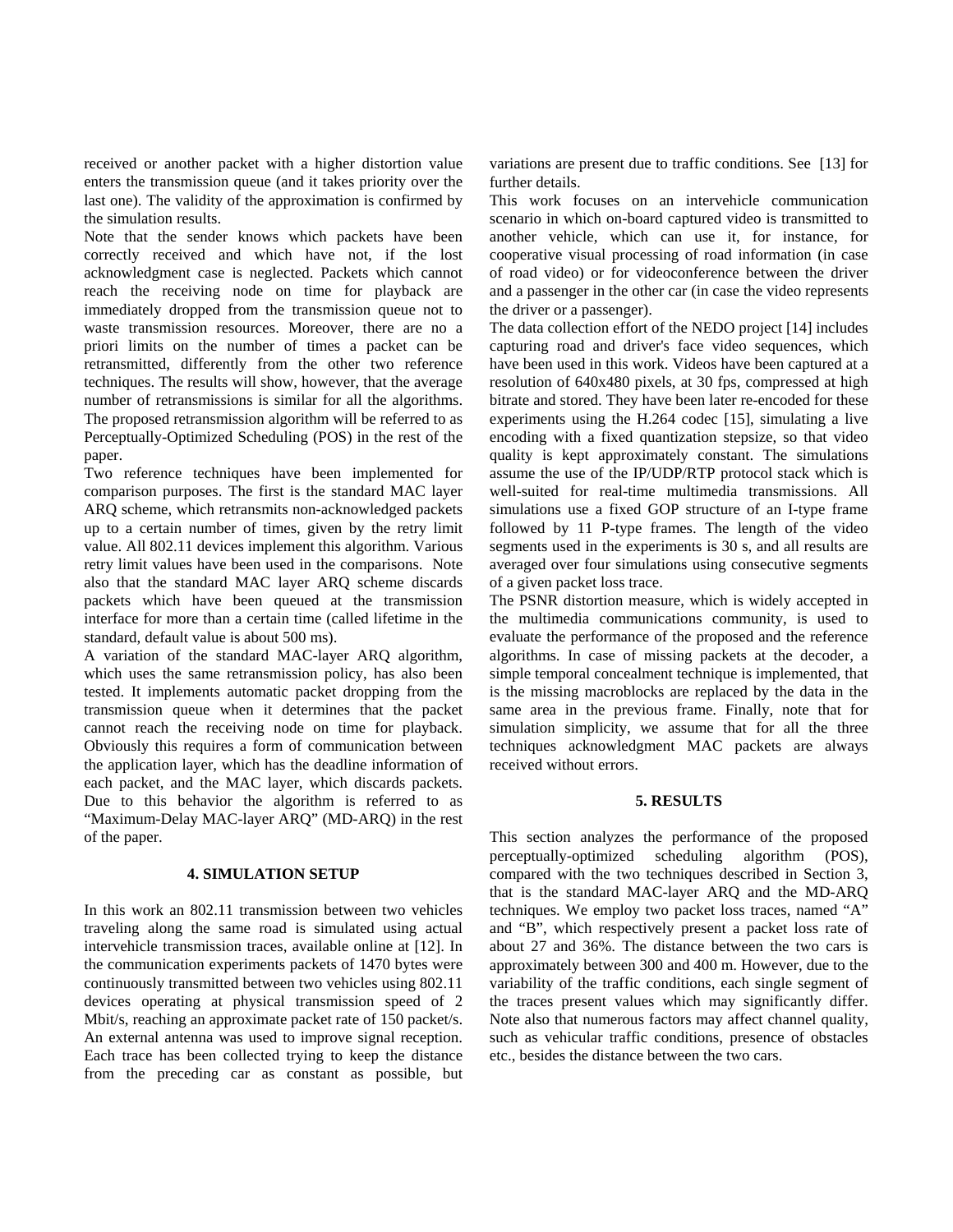|  | Trace |                            | MD-ARO | <b>POS</b> | Encoding<br>quality | max <sub>1</sub> n |
|--|-------|----------------------------|--------|------------|---------------------|--------------------|
|  |       | Standard<br><b>MAC ARO</b> |        |            |                     | trace.             |
|  |       |                            |        |            |                     | Differ             |
|  |       | 38.80                      | 40.19  | 40.89      | 44.16               |                    |
|  | в     | 37.32                      | 37.82  | 39.11      |                     | been t             |
|  |       |                            |        |            |                     | AD <sub>O</sub>    |

**Table 1: PSNR performance of the three techniques. Maximum delay is 150 ms, retry limit equals to seven.** 

Table 1 shows the PSNR performance of the proposed POS algorithm, compared to the other two reference algorithms. The POS technique outperforms the other two reference techniques, with gains up to 1.3 dB PSNR with respect to the MD-ARQ technique and up to 2.1 dB compared to the standard MAC-layer ARQ technique. These values refer to



**Figure 2: PSNR as a function of the retry limit for different values of the maximum delay. Standard MAC ARQ technique, Trace A.** 

a videoconference scenario, in which the camera is aimed at the driver's face. Moreover, note that the values for the MD-ARQ and the standard MAC-layer ARQ techniques are the



**Figure 3: PSNR as a function of the retry limit for different values of the maximum delay. MD-ARQ technique, Trace A.** 

maximum performance achieved for the given packet loss trace.<br>Different values of the retry limit parameter, in fact, have

been tested for the standard MAC-layer ARQ and the MD-ARQ algorithms. The video quality increases as a function of the retry limit for both the standard MAC-layer ARQ and the MD-ARQ algorithms, as shown in Figure 2 and 3, respectively. They achieve the maximum performance when the retry limit is set to seven. Various curves show the performance for different values of the maximum allowed delay. The MD-ARQ technique presents a significant performance gain if the maximum delay is increased over 66 ms, which corresponds to the time of two frames, then the performance tends to saturate. The standard MAC-layer ARQ, instead, significantly benefits from the increase of the maximum allowed delay, with gains up to 1.5 dB PSNR.

Table 2 shows the average number of transmissions of MAC layer packets, for the same experiments of Table 1. The standard MAC-layer ARQ technique presents the highest average number of retransmissions but many packets are then dropped by the application-layer of the receiver because they are too late for playback. The performance of the MD-ARQ and the proposed POS technique is similar for high retry limit values. However, note that the proposed POS technique presents a slightly lower channel usage in terms of number of transmitted MAC packets, while the PSNR value is higher than the other techniques, as shown in Table 1.

Finally we assessed the performance of the proposed POS technique and the two reference techniques as a function of the maximum allowed delay. Results are shown in Figure 4. The proposed POS technique shows a clear PSNR performance increase (up to 0.7 dB) compared with the MD-ARQ technique when the maximum allowed delay is increased over 100 ms, which is the time interval corresponding to 3 video frames. The performance of the standard MAC-layer ARQ technique is much lower, about 1-1.5 dB less than the MD-ARQ technique, regardless of the maximum allowed delay, because it is greatly influenced by the delays caused by packet accumulation in the queue when channel conditions are bad.

| Trace | Standard<br><b>MAC ARO</b> | MD-ARO | POS  |
|-------|----------------------------|--------|------|
|       | 1.64                       | 1.60   | 1.59 |
| R     | 1.75                       | 1.73   | 172  |

**Table 2: Average number of MAC-layer transmissions for all the techniques. Maximum delay is 150 ms.**